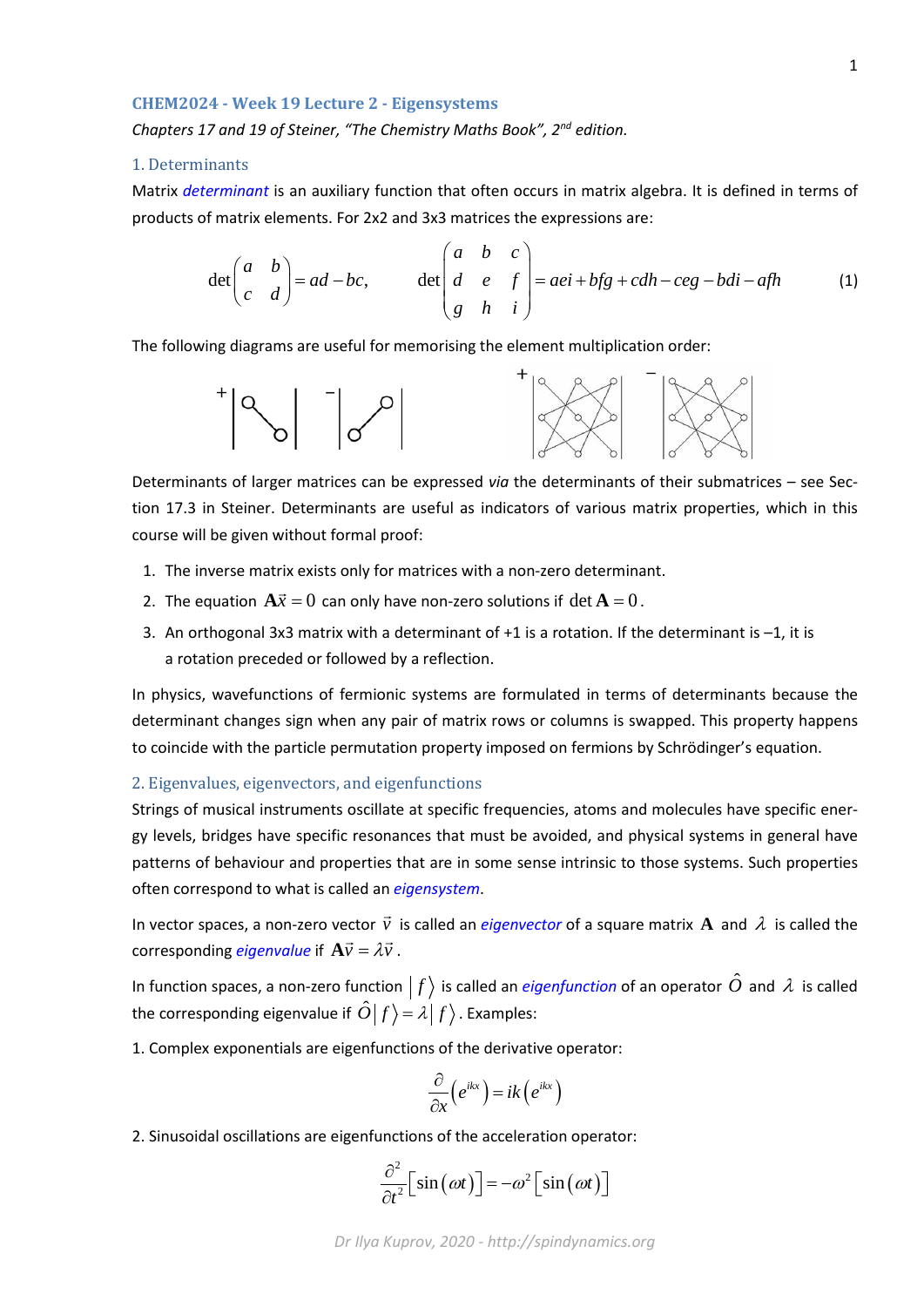3. Z axis direction is an eigenvector of the matrix that performs rotations around Z:

$$
\begin{pmatrix}\n\cos \varphi & -\sin \varphi & 0 \\
\sin \varphi & \cos \varphi & 0 \\
0 & 0 & 1\n\end{pmatrix}\n\begin{pmatrix}\n0 \\
0 \\
1\n\end{pmatrix} =\n\begin{pmatrix}\n0 \\
0 \\
1\n\end{pmatrix}
$$

4. Atomic orbitals (*s*, *p*, *d*, *f*, …) are eigenfunctions of the energy operator for the hydrogen atom – there will be a separate lecture on this later in this course.

# 3. Eigensystems of matrices

Given a matrix **A** , we can write the following equation for its eigenvalues and eigenvectors:

$$
\mathbf{A}\vec{x} = \lambda \vec{x} \quad \Rightarrow \quad \mathbf{A}\vec{x} = \lambda \mathbf{1}\vec{x} \quad \Rightarrow \quad (\mathbf{A} - \lambda \mathbf{1})\vec{x} = 0 \tag{2}
$$

As noted above, this matrix equation only has non-zero solutions if

$$
\det(\mathbf{A} - \lambda \mathbf{1}) = 0 \tag{3}
$$

which is a polynomial equation for  $\lambda$  with the number of solutions that is equal to the dimension of the matrix. Solutions of Equation (3) are eigenvalues  $\{\lambda_k\}$ . For each eigenvalue, we can solve Equation (2) and obtain the corresponding eigenvectors. By convention, they are normalized.

**Example 1:** find eigenvalues and eigenvectors of  $\sigma_X$  Pauli matrix:

$$
\sigma_{\rm X} = \begin{pmatrix} 0 & 1/2 \\ 1/2 & 0 \end{pmatrix}
$$

**Solution:**

$$
\begin{pmatrix} 0 & 1/2 \\ 1/2 & 0 \end{pmatrix} \begin{pmatrix} x_1 \\ x_2 \end{pmatrix} = \lambda \begin{pmatrix} x_1 \\ x_2 \end{pmatrix} \implies \det \begin{bmatrix} 0 & 1/2 \\ 1/2 & 0 \end{bmatrix} - \lambda \begin{pmatrix} 1 & 0 \\ 0 & 1 \end{pmatrix} = 0
$$

Opening up the determinant yields a quadratic equation:

$$
\det\left[\begin{pmatrix} -\lambda & 1/2 \\ 1/2 & -\lambda \end{pmatrix}\right] = 0 \quad \Rightarrow \quad \lambda^2 - \frac{1}{4} = 0 \quad \Rightarrow \quad \begin{cases} \lambda_1 = +1/2 \\ \lambda_2 = -1/2 \end{cases}
$$

Solving Equation (2) (including the normalization condition) for the first eigenvalue:

$$
\begin{cases}\n\begin{pmatrix}\n0 & 1/2 \\
1/2 & 0\n\end{pmatrix}\n\begin{pmatrix}\nx_1 \\
x_2\n\end{pmatrix} = \frac{1}{2}\n\begin{pmatrix}\nx_1 \\
x_2\n\end{pmatrix} \implies\n\begin{cases}\n1/2 x_2 = 1/2 x_1 \\
1/2 x_1 = 1/2 x_2 \implies\n\begin{cases}\nx_1 = x_2 \\
|x_1|^2 + |x_2|^2 = 1\n\end{cases} \implies\n\begin{cases}\nx_1 = \frac{1}{\sqrt{2}} \\
|x_1|^2 + |x_2|^2 = 1\n\end{cases}\n\implies\n\begin{cases}\nx_1 = \frac{1}{\sqrt{2}} \\
x_2 = \frac{1}{\sqrt{2}}\n\end{cases}
$$

The system will always contain one redundant equation – this is a subtle consequence of forcing the determinant to be zero in Equation (3). Doing the same for the second eigenvalue yields:

$$
\begin{cases}\n\begin{pmatrix}\n0 & 1/2 \\
1/2 & 0\n\end{pmatrix}\n\begin{pmatrix}\nx_1 \\
x_2\n\end{pmatrix} = -\frac{1}{2}\n\begin{pmatrix}\nx_1 \\
x_2\n\end{pmatrix} \implies\n\begin{cases}\n1/2 x_2 = -1/2 x_1 \\
1/2 x_1 = -1/2 x_2 \implies\n\begin{cases}\nx_1 = -x_2 \\
|x_1|^2 + |x_2|^2 = 1\n\end{cases} \implies\n\begin{cases}\nx_1 = +\frac{1}{\sqrt{2}} \\
x_2 = -\frac{1}{\sqrt{2}}\n\end{cases}
$$

The final answer is: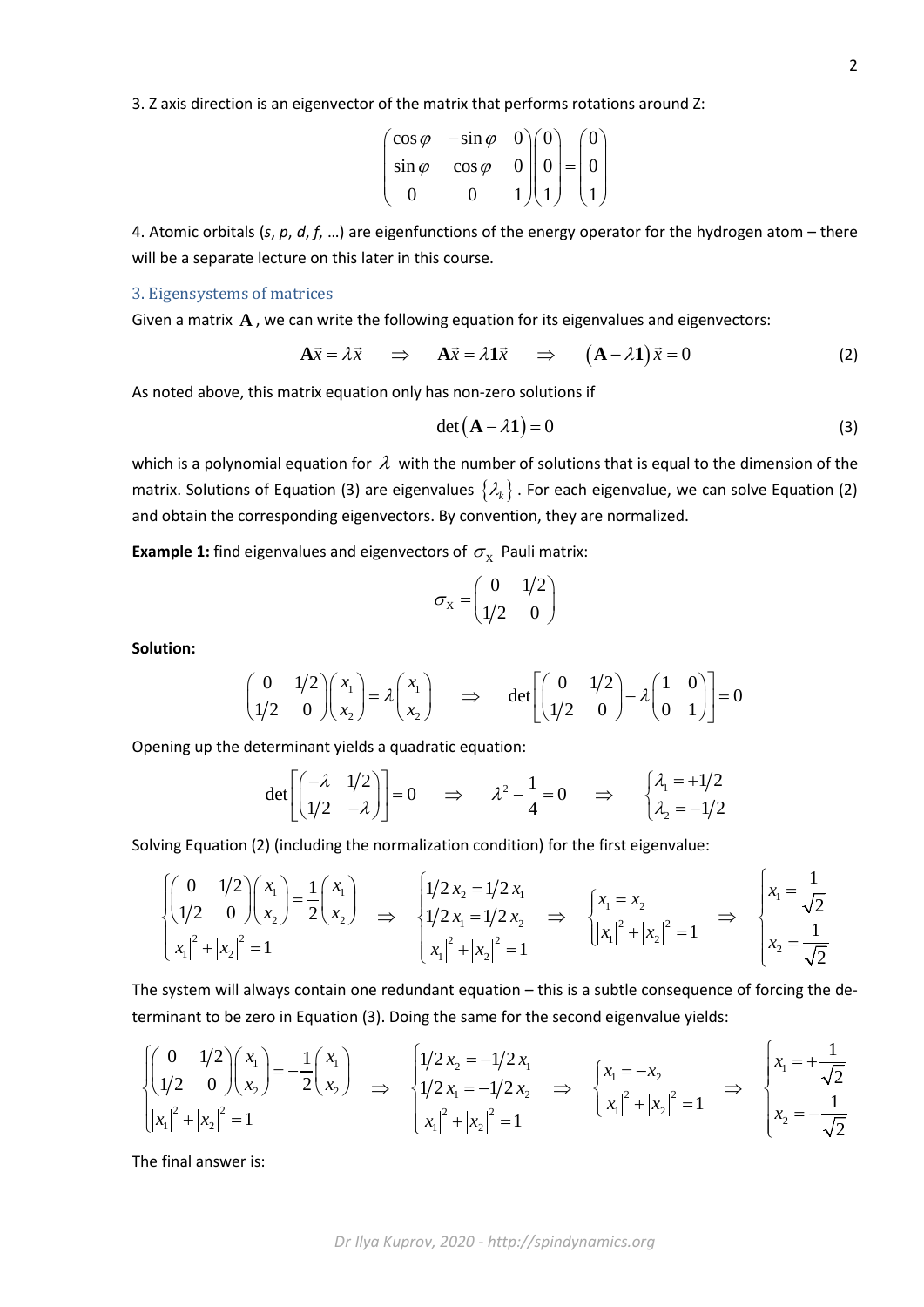$$
\left\{\lambda_1 = \frac{1}{2}, \ \vec{x}_1 = \frac{1}{\sqrt{2}} \begin{pmatrix} 1 \\ 1 \end{pmatrix} \right\}, \qquad \left\{\lambda_2 = -\frac{1}{2}, \ \vec{x}_1 = \frac{1}{\sqrt{2}} \begin{pmatrix} 1 \\ -1 \end{pmatrix} \right\}
$$

Note that eigenvectors are defined up to a constant multiplier: if  $\vec{v}$  is an eigenvector, then  $\alpha\vec{v}$  is also an eigenvector with the same eigenvalue.

The flowchart for the eigenvalue and eigenvector determination is:

- (a) solve Equation (3) for  $\lambda$  ;
- (b) for each value of  $\lambda$  , solve Equation (2) for  $\vec{x}$  with the condition that  $\|\vec{x}\|=1$ ;
- (c) test your answer using the definition  $A\vec{x} = \lambda \vec{x}$ .

With some experience, it is sometimes possible to guess eigenvectors by just looking at the matrix.

### 4. Eigensystems of quantum mechanical operators

Operators in quantum mechanics are often combinations of differentiation and multiplication. They will all be derived in due course – for now we will simply take the expressions out of the QM textbooks. The procedure for finding eigenvalues and eigenfunctions of differential operators

$$
\hat{O}|\psi\rangle = \lambda |\psi\rangle \tag{4}
$$

simply amounts to solving the corresponding differential equations. Example ("particle in a box"):

$$
\hat{H}|\psi(x)\rangle = E|\psi(x)\rangle, \quad \hat{H} = -\frac{1}{2m}\frac{\partial^2}{\partial x^2}, \quad \begin{cases} \psi(0) = 0\\ \psi(a) = 0 \end{cases}
$$

where *E* is the energy of the particle (quantum mechanical energies are eigenvalues of certain operators called Hamiltonians),  $\hat{H}$  is the Hamiltonian operator and  $a$  is the size of the box. After writing down the differential equation explicitly, we obtain:

$$
-\frac{1}{2m}\frac{\partial^2 \psi(x)}{\partial x^2} = E\psi(x) \quad \Rightarrow \quad \frac{\partial^2 \psi(x)}{\partial x^2} = -2mE\psi(x)
$$

It is clear (we shall skip a lot of formal math here) that the solutions are sines and cosines. In general:

$$
\psi(x) = \alpha \cos\left(\sqrt{2mE}x\right) + \beta \sin\left(\sqrt{2mE}x\right)
$$

where  $\alpha$  and  $\beta$  are arbitrary numbers. The solution must be zero at  $x=0$ , meaning that  $\alpha=0$ . We are therefore left with:

$$
\psi(x) = \beta \sin\left(\sqrt{2mEx}\right)
$$

which must also be zero at  $x = a$ , therefore:

$$
\beta \sin\left(\sqrt{2mE}a\right) = 0 \quad \Rightarrow \quad \sqrt{2mE}a = \pi n \quad \Rightarrow \quad E_n = \frac{\pi^2 n^2}{2ma^2}, \quad n = 1, 2, 3...
$$

where the solution with  $n = 0$  has been discarded because it corresponds to there being no particle at all. After substituting the energy expression into the eigenfunction, we get:

$$
\psi_n(x) = \beta \sin\left(\frac{\pi nx}{a}\right)
$$

The coefficient  $\beta$  should be adjusted so that the function has a unit norm: